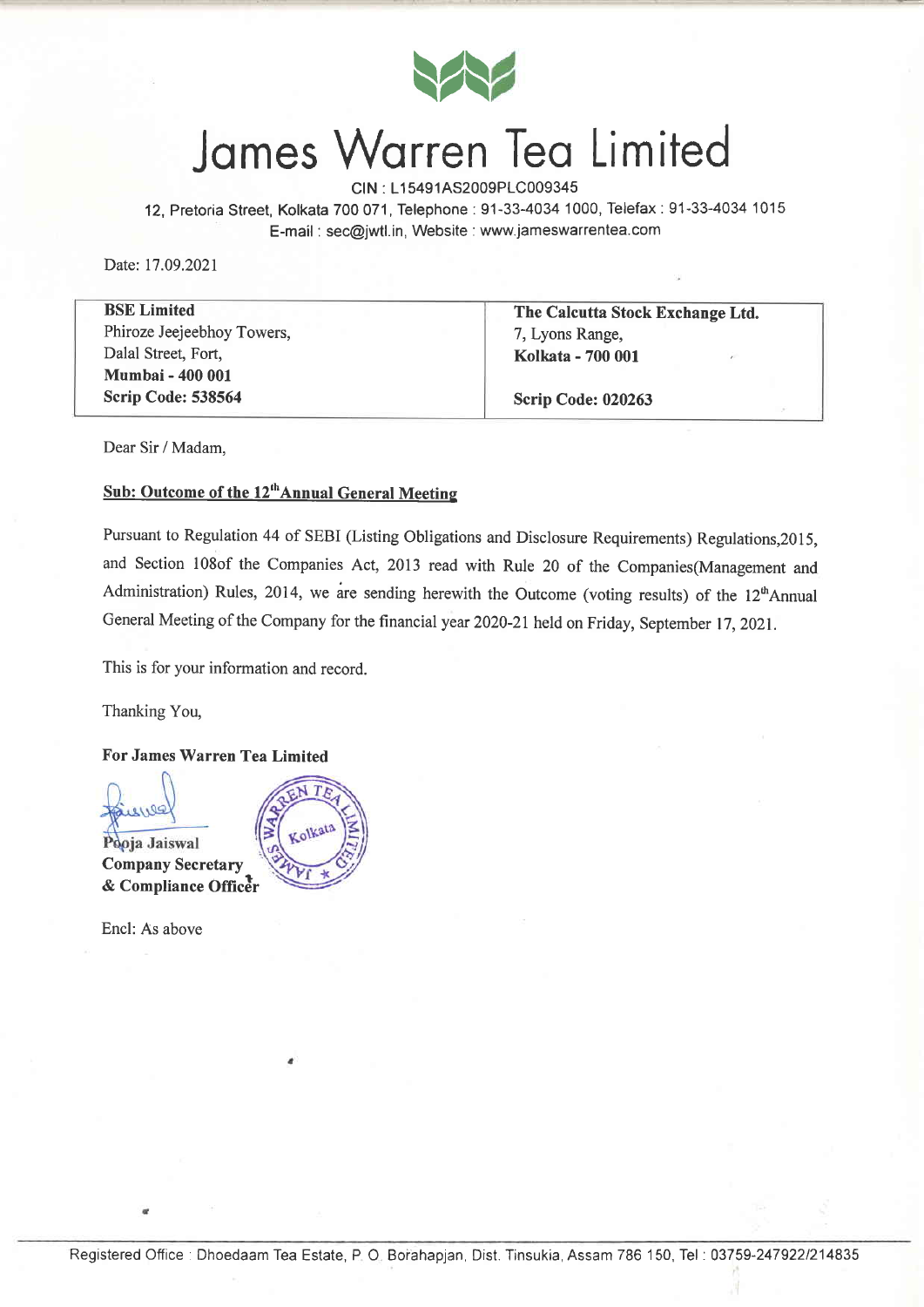

# James Warren Tea Limited

CIN : L1 5491AS2009P1C009345

12, Pretoria Street, Kolkata 700 071, Telephone. 91-33-4034't000, Telefax: 91-33-4034 '1015 E-mail : sec@jwtl.in, Website : www jameswarrentea.com

Annexure I

OUTCOME OF ANNUAL GENERAL MEETING

| Date of the AGM                                                                                                            | Friday, September 17, 2021                                                                                        |  |  |  |  |
|----------------------------------------------------------------------------------------------------------------------------|-------------------------------------------------------------------------------------------------------------------|--|--|--|--|
| Total number of shareholders on record date                                                                                | 8478                                                                                                              |  |  |  |  |
| No. of shareholders present in the meeting either in person or through proxy :<br>Promoters and Promoter Group:<br>Public: | As the Meeting was held through VC /<br>physical<br>OAVM.<br>presence<br>0t<br>members / proxy was not applicable |  |  |  |  |
| No. of shareholders attended the meeting through Video Conferencing<br>Promoters and Promoter Group:<br>Public:            | 34                                                                                                                |  |  |  |  |

\*The Mode of voting for all resolutions was remote e-voting and e-voting at the Meeting,

Agenda No 1: Adoption of Audited Financial Statement of the Company for the financial year ended March 31, 2021, together with Reports of Board of Directors' and Auditors' thereon.

| Resolution required: (Ordinary/Special):<br>Ordinary |                                                                             |                                         |                               |                                                                                                         |                                            |                                                 |                                                                          |                                                                                         |  |
|------------------------------------------------------|-----------------------------------------------------------------------------|-----------------------------------------|-------------------------------|---------------------------------------------------------------------------------------------------------|--------------------------------------------|-------------------------------------------------|--------------------------------------------------------------------------|-----------------------------------------------------------------------------------------|--|
|                                                      | Whether promoter / promoter group are interested in the agenda/ resolution? |                                         |                               |                                                                                                         |                                            | No                                              |                                                                          |                                                                                         |  |
| Category                                             | Mode of<br>voting                                                           | No. of $\cdot$<br>shares<br>held<br>(1) | No. of votes<br>polled<br>(2) | $%$ of<br><b>Votes</b><br>- Polled<br>on<br>outstand<br>ing<br>shares<br>$(3)=$<br>$[(2)/(1)]^*$<br>100 | No. of<br><b>Votes</b><br>In favour<br>(4) | No. of<br><b>Votes</b><br><b>Against</b><br>(5) | % of Votes<br>in favour of<br>votes polled<br>$(6)=$<br>$[(4)/(2)]$ *100 | $%$ of<br>Votes<br>against<br>on<br>Votes<br>Polled<br>$(7) = [(5$<br>$)/(2)]$ *1<br>00 |  |
|                                                      | E-Voting                                                                    |                                         | 3751139                       | 100                                                                                                     | 3751139                                    | $\blacksquare$                                  | 100                                                                      | $\blacksquare$                                                                          |  |
| Promoter                                             | Poll                                                                        |                                         | $\bar{a}$                     | $\rightarrow$                                                                                           |                                            | $\overline{a}$                                  |                                                                          | $\overline{\phantom{a}}$                                                                |  |
| and<br>Promoter<br>Group                             | Postal<br><b>Ballot</b><br>(If)<br>applicable)                              | 3751139                                 |                               |                                                                                                         |                                            |                                                 |                                                                          | u                                                                                       |  |
|                                                      | Total                                                                       | 3751139                                 | 3751139                       | 100                                                                                                     | 3751139                                    | $\overline{\phantom{a}}$                        | 100                                                                      | ä,                                                                                      |  |
|                                                      | E-Voting                                                                    |                                         | $\overline{\phantom{a}}$      | ÷                                                                                                       |                                            | ü                                               |                                                                          | $\overline{\phantom{a}}$                                                                |  |
|                                                      | Poll                                                                        |                                         | $\omega$                      | u.                                                                                                      |                                            | $\frac{1}{2}$                                   | ×,                                                                       | ×,                                                                                      |  |
| <b>Public</b><br><b>Institution</b>                  | Postal<br><b>Ballot</b><br>(If)<br>applicable)                              | 257                                     |                               |                                                                                                         |                                            |                                                 |                                                                          |                                                                                         |  |
|                                                      | Total                                                                       | 257                                     |                               |                                                                                                         |                                            | $\frac{1}{2}$                                   | s.                                                                       | ν                                                                                       |  |
|                                                      | E-Voting                                                                    |                                         | 14545                         | 0.98                                                                                                    | 8972                                       | 5573                                            | 61.68                                                                    | 38.32                                                                                   |  |
|                                                      | Poll                                                                        |                                         | $\blacksquare$                | W.                                                                                                      | $\omega$                                   | ÷                                               |                                                                          |                                                                                         |  |
| Public-<br>Non-<br>Institution                       | Postal<br><b>Ballot</b><br>(If)<br>applicable)                              | 1491321                                 |                               |                                                                                                         |                                            |                                                 |                                                                          |                                                                                         |  |
|                                                      | Total                                                                       | 1491321                                 | 14545                         | 0.98                                                                                                    | 8972                                       | 5573                                            | 68TE                                                                     | 38.32                                                                                   |  |
| Total                                                |                                                                             | 5242717                                 | 3765684                       | 71.83                                                                                                   | 3760111                                    | 5573                                            | 99.85                                                                    | $-0.15$                                                                                 |  |
| Result: Passed by Majority.                          |                                                                             |                                         |                               |                                                                                                         |                                            |                                                 | Ralkata<br>WA                                                            | AIL                                                                                     |  |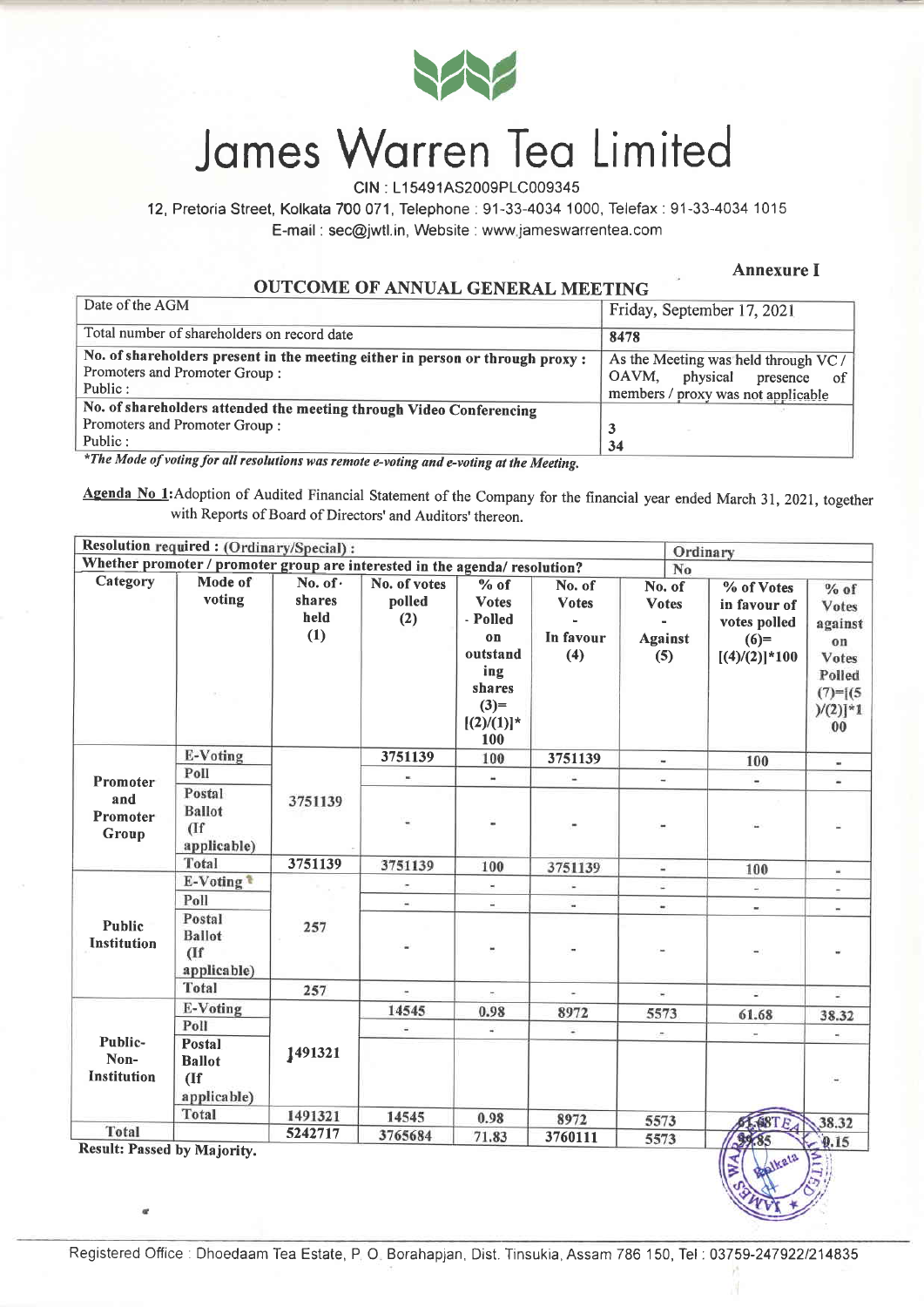

### Jomes Worren Ieo Limited

CIN : L15491AS2009PLC009345

12, Pretoria Street, Kolkata 700071, Telephone:91-33-4034 1000, Telefax:91-33-4034 1015 E-mail : sec@jwtl.in, Website : www.jameswarrentea.com

Agenda No 2: Appointment of Mrs. Shanti Kaur (DIN: 08761576), as a Director, who retired by rotation and being eligible, offered herself for re-appointment.

| Resolution required : (Ordinary/Special) :<br>Ordinary                      |               |             |                          |                          |              |                          |                      |                          |  |
|-----------------------------------------------------------------------------|---------------|-------------|--------------------------|--------------------------|--------------|--------------------------|----------------------|--------------------------|--|
| Whether promoter / promoter group are interested in the agenda/ resolution? |               |             |                          |                          |              |                          | N <sub>0</sub>       |                          |  |
| Category                                                                    | Mode of       | No. of      | No. of                   | $%$ of                   | No. of       | No. of                   | $%$ of<br>% of Votes |                          |  |
|                                                                             | voting        | shares held | votes                    | <b>Votes</b>             | <b>Votes</b> | <b>Votes</b>             | Votes in             | against on               |  |
|                                                                             |               | (1)         | polled*                  | <b>Polled</b>            |              |                          | favour               | <b>Votes Polled</b>      |  |
|                                                                             |               |             | (2)                      | on                       | In favour    | <b>Against</b>           | of votes             | $(7)=[(5)/(2)]$ *        |  |
|                                                                             |               |             |                          | outstand                 | (4)          | (5)                      | polled               | 100                      |  |
|                                                                             |               |             |                          | ing                      |              |                          | $(6)=$               |                          |  |
|                                                                             |               |             |                          | shares                   |              |                          | $[(4)/(2)]$ *        |                          |  |
|                                                                             |               |             |                          | $(3)=$                   |              |                          | 100                  |                          |  |
|                                                                             |               |             |                          | $[(2)/(1)]^*$            |              |                          |                      |                          |  |
|                                                                             |               |             |                          | 100                      |              |                          |                      |                          |  |
|                                                                             | E-Voting      |             | 3751139                  | 100                      | 3751139      | $\overline{\phantom{a}}$ | 100                  |                          |  |
|                                                                             | Poll          |             |                          |                          |              | $\blacksquare$           |                      | Ξ.                       |  |
| <b>Promoter</b>                                                             | Postal        |             |                          |                          |              |                          |                      |                          |  |
| and                                                                         | <b>Ballot</b> | 3751139     |                          |                          |              |                          |                      |                          |  |
| Promoter<br>Group                                                           | (If)          |             |                          |                          |              |                          |                      |                          |  |
|                                                                             | applicable)   |             |                          |                          |              |                          |                      |                          |  |
|                                                                             | <b>Total</b>  | 3751139     | 3751139                  | 100                      | 3751139      | $\overline{\phantom{a}}$ | 100                  | $\overline{\phantom{a}}$ |  |
|                                                                             | E-Voting      | 257         | $\overline{\phantom{a}}$ | ÷,                       | ×,           |                          | ù.                   | $\omega$                 |  |
|                                                                             | Poll          |             |                          | $\overline{\phantom{0}}$ | u,           | $\overline{\phantom{a}}$ | ×,                   | $\overline{\phantom{a}}$ |  |
| <b>Public</b>                                                               | Postal        |             |                          |                          |              |                          |                      |                          |  |
| <b>Institution</b>                                                          | <b>Ballot</b> |             |                          |                          |              |                          |                      |                          |  |
|                                                                             | (If)          |             |                          |                          |              |                          |                      |                          |  |
|                                                                             | applicable)   |             |                          |                          |              |                          |                      |                          |  |
|                                                                             | <b>Total</b>  | 257         | $\overline{\mathcal{C}}$ | $\overline{\phantom{a}}$ | $\pm$        | УĤ,                      | $\frac{1}{2}$        | ¥.                       |  |
|                                                                             | E-Voting      |             | 14545                    | 0.98                     | 8972         | 5573                     | 61.68                | 38.32                    |  |
|                                                                             | Poll          |             |                          | ×                        | ù.           | z,                       |                      |                          |  |
| Public-<br>Non-                                                             | <b>Postal</b> | 1491321     |                          |                          |              |                          |                      |                          |  |
|                                                                             | <b>Ballot</b> |             |                          |                          |              |                          |                      |                          |  |
| Institution                                                                 | (If)          |             |                          |                          |              |                          |                      |                          |  |
|                                                                             | applicable)   |             |                          |                          |              |                          |                      |                          |  |
| <b>Total</b>                                                                | <b>Total</b>  | 1491321     | 14545                    | 0.98                     | 8972         | 5573                     | 61.68                | 38.32                    |  |
|                                                                             |               | 5242717     | 3765684                  | 71.83                    | 3760111      | 5573                     | 99.85                | 0.15                     |  |

Result: Passed by Majority.

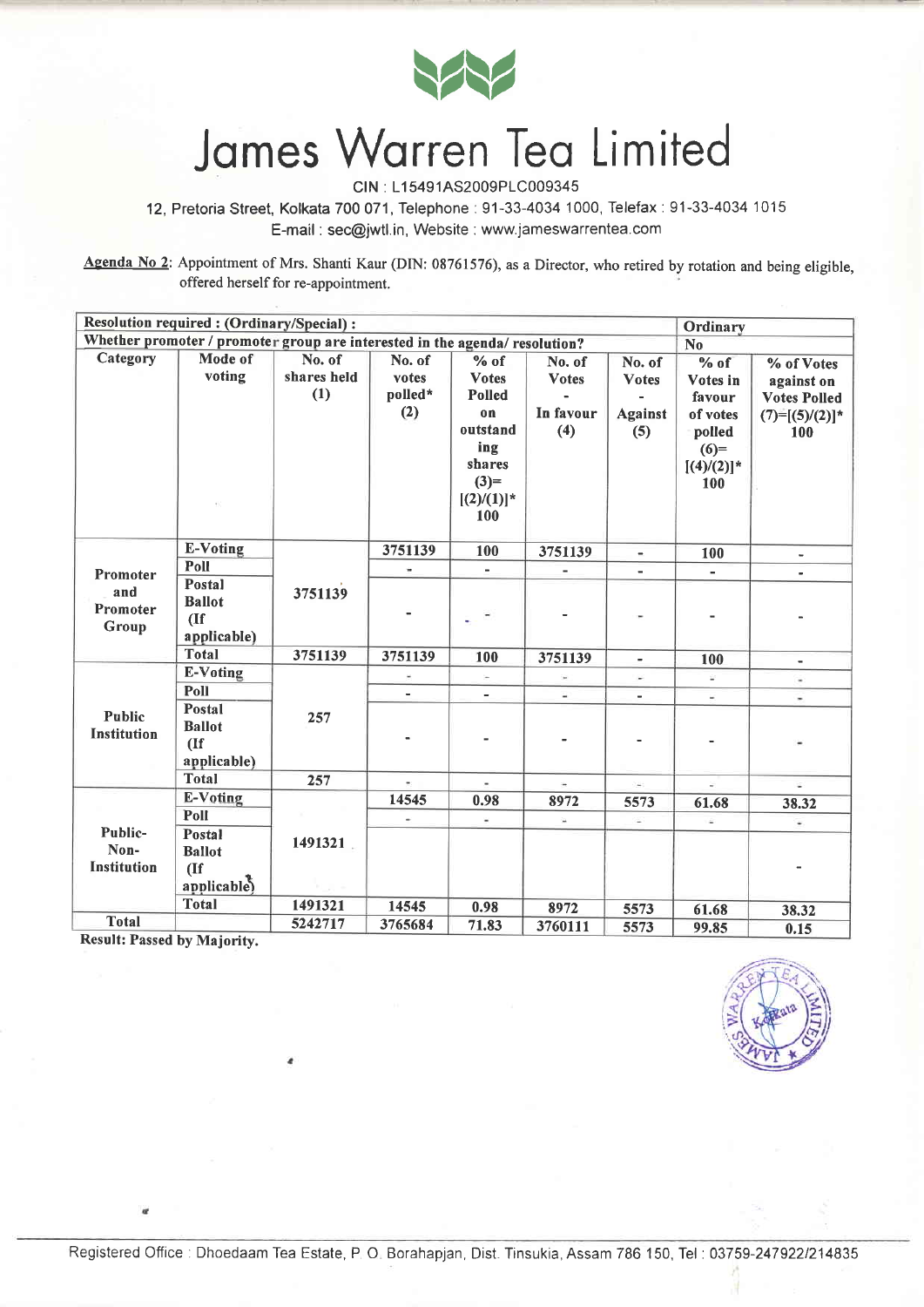

#### Jomes Worren Teo Limited

CIN : L1 5491AS2009P1C009345

12, Pretoria Street, Kolkata 700 071, Telephone : 91-33-4034 1000, Telefax : 91-33-4034 1015 E-mail : sec@jwtl.in, Website : www.jameswarrentea.com

Aeenda No 3:Re-appointment of Mr. Sandip Das (DIN: 07979791) as a Wholetime Director

|                                                                             | Resolution required : (Ordinary/Special) :            |                              |                                   |                                                                                                              |                                            |                                                 | Special                                                                              |                                                                             |  |
|-----------------------------------------------------------------------------|-------------------------------------------------------|------------------------------|-----------------------------------|--------------------------------------------------------------------------------------------------------------|--------------------------------------------|-------------------------------------------------|--------------------------------------------------------------------------------------|-----------------------------------------------------------------------------|--|
| Whether promoter / promoter group are interested in the agenda/ resolution? |                                                       |                              |                                   |                                                                                                              |                                            |                                                 |                                                                                      | N <sub>o</sub>                                                              |  |
| Category                                                                    | Mode of<br>voting                                     | No. of shares<br>held<br>(1) | No. of<br>votes<br>polled*<br>(2) | $%$ of<br><b>Votes</b><br><b>Polled</b><br>on<br>outstand<br>ing<br>shares<br>$(3)=$<br>$[(2)/(1)]^*$<br>100 | No. of<br><b>Votes</b><br>In favour<br>(4) | No. of<br><b>Votes</b><br><b>Against</b><br>(5) | $%$ of<br>Votes in<br>favour<br>of votes<br>polled<br>$(6)=$<br>$[(4)/(2)]$ *<br>100 | % of Votes<br>against on<br><b>Votes Polled</b><br>$(7)=[(5)/(2)]$ *<br>100 |  |
|                                                                             | E-Voting                                              |                              | 3751139                           | 100                                                                                                          | 3751139                                    | $\sim$                                          | 100                                                                                  | $\blacksquare$                                                              |  |
| Promoter                                                                    | Poll                                                  |                              | ×,                                | $\overline{\phantom{a}}$                                                                                     | $\overline{a}$                             | $\overline{\phantom{a}}$                        | $\sim$                                                                               | w.                                                                          |  |
| and<br>Promoter<br>Group                                                    | Postal<br><b>Ballot</b><br>(If)<br>applicable)        | 3751139                      |                                   |                                                                                                              |                                            |                                                 |                                                                                      |                                                                             |  |
|                                                                             | <b>Total</b>                                          | 3751139                      | 3751139                           | 100                                                                                                          | 3751139                                    | $\blacksquare$                                  | 100                                                                                  | $\blacksquare$                                                              |  |
|                                                                             | <b>E-Voting</b>                                       | 257                          | $\blacksquare$                    | $\frac{1}{2}$                                                                                                |                                            | $\overline{\phantom{a}}$                        | $\overline{\phantom{a}}$                                                             | $\hat{\phantom{a}}$                                                         |  |
|                                                                             | Poll                                                  |                              | $\overline{a}$                    | u.                                                                                                           | ä,                                         | $\frac{1}{2}$                                   | $\frac{1}{2}$                                                                        | $\blacksquare$                                                              |  |
| <b>Public</b><br><b>Institution</b>                                         | <b>Postal</b><br><b>Ballot</b><br>(If)<br>applicable) |                              |                                   |                                                                                                              |                                            |                                                 |                                                                                      |                                                                             |  |
|                                                                             | <b>Total</b>                                          | 257                          |                                   | $\omega$                                                                                                     | 里                                          | 渲                                               | ÷.                                                                                   |                                                                             |  |
|                                                                             | E-Voting                                              |                              | 14545                             | 0.98                                                                                                         | 8972                                       | 5573                                            | 61.68                                                                                | 38.32                                                                       |  |
|                                                                             | Poll                                                  |                              |                                   | w.                                                                                                           | ü.                                         | ÷                                               | $\blacksquare$                                                                       | $\rightarrow$                                                               |  |
| Public-<br>Non-<br><b>Institution</b>                                       | Postal<br><b>Ballot</b><br>(If<br>applicable          | 1491321                      |                                   |                                                                                                              |                                            |                                                 |                                                                                      |                                                                             |  |
|                                                                             | <b>Total</b>                                          | 1491321                      | 14545                             | 0.98                                                                                                         | 8972                                       | 5573                                            | 61.68                                                                                | 38.32                                                                       |  |
| <b>Total</b>                                                                |                                                       | 5242717                      | 3765684                           | 71.83                                                                                                        | 3760111                                    | 5573                                            | 99.85                                                                                | 0.15                                                                        |  |

Result: Passed by Majority.

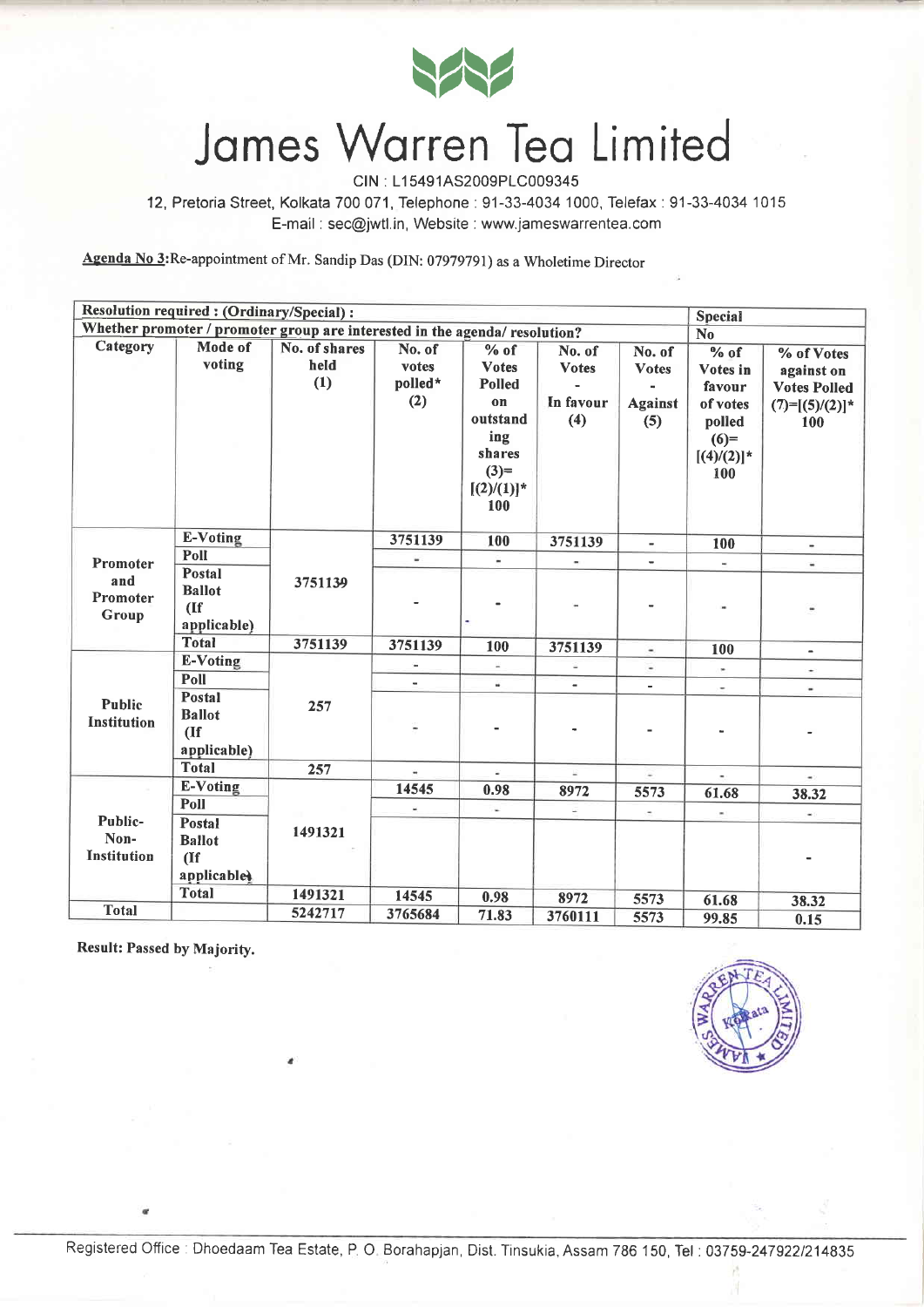

# James Warren Tea Limited

CIN : L15491AS2009PLC009345

12, Pretoria Street, Kolkata 700071, Telephone:91-33-4034 1000, Telefax:91-33-4034 1015 E-mail : sec@jwtl.in, Website : www.jameswarrentea.com

Agenda No 4: Ratification of the remuneration of Cost Auditor for the Financial Year 2021-22.

|                                                                             | .Resolution required : (Ordinary/Special) :                          |                              |                                   |                                                                                                              |                                            |                                                  | Ordinary                                                                             |                                                                                       |
|-----------------------------------------------------------------------------|----------------------------------------------------------------------|------------------------------|-----------------------------------|--------------------------------------------------------------------------------------------------------------|--------------------------------------------|--------------------------------------------------|--------------------------------------------------------------------------------------|---------------------------------------------------------------------------------------|
| Whether promoter / promoter group are interested in the agenda/ resolution? |                                                                      |                              |                                   |                                                                                                              |                                            |                                                  | N <sub>o</sub>                                                                       |                                                                                       |
| Category                                                                    | Mode of<br>voting                                                    | No. of shares<br>held<br>(1) | No. of<br>votes<br>polled*<br>(2) | $%$ of<br><b>Votes</b><br><b>Polled</b><br>on<br>outsta<br>nding<br>shares<br>$(3)=$<br>[(2)/(1)]<br>$1*100$ | No. of<br><b>Votes</b><br>In favour<br>(4) | No. of<br><b>V</b> otes<br><b>Against</b><br>(5) | $%$ of<br>Votes in<br>favour<br>of votes<br>polled<br>$(6)=$<br>$[(4)/(2)]$ *<br>100 | % of Votes<br>against on<br><b>Votes Polled</b><br>$(7)=[(5)/(2)]$ *<br>$\approx 100$ |
|                                                                             | E-Voting                                                             |                              | 3751139                           | 100                                                                                                          | 3751139                                    | $\qquad \qquad \blacksquare$                     | 100                                                                                  |                                                                                       |
| Promoter                                                                    | Poll                                                                 |                              | $\overline{\phantom{a}}$          | $\sim$                                                                                                       | $\overline{\phantom{a}}$                   | $\tilde{\phantom{a}}$                            | $\blacksquare$                                                                       |                                                                                       |
| and<br>Promoter<br>Group                                                    | <b>Postal</b><br><b>Ballot</b><br>(If)<br>applicable)                | 3751139                      |                                   |                                                                                                              |                                            |                                                  |                                                                                      |                                                                                       |
|                                                                             | <b>Total</b>                                                         | 3751139                      | 3751139                           | 100                                                                                                          | 3751139                                    | $\blacksquare$                                   | 100                                                                                  | ٠                                                                                     |
|                                                                             | <b>E-Voting</b>                                                      | 257                          | $\overline{\phantom{a}}$          | ÷,                                                                                                           |                                            | a,                                               | w.                                                                                   |                                                                                       |
|                                                                             | Poll                                                                 |                              |                                   | z.                                                                                                           | $\overline{\phantom{a}}$                   | $\overline{a}$                                   |                                                                                      | $\blacksquare$                                                                        |
| <b>Public</b><br>Institution                                                | Postal<br><b>Ballot</b><br>(If)<br>applicable)                       |                              |                                   |                                                                                                              | $\overline{\phantom{a}}$                   |                                                  |                                                                                      |                                                                                       |
|                                                                             | <b>Total</b>                                                         | 257                          | ÷                                 | $\omega$                                                                                                     | ÷.                                         | ¥.                                               | $\overline{a}$                                                                       | $\overline{\phantom{a}}$                                                              |
|                                                                             | <b>E-Voting</b>                                                      |                              | 14545                             | 0.98                                                                                                         | 14544                                      | $\mathbf 1$                                      | 99.99                                                                                | 0.01                                                                                  |
|                                                                             | Poll                                                                 |                              | $\overline{\phantom{a}}$          | ٠                                                                                                            | ü.                                         | $\omega$                                         | $\overline{a}$                                                                       | $\omega$                                                                              |
| Public-<br>Non-<br><b>Institution</b>                                       | Postal<br><b>Ballot</b><br>$($ If<br>applicable)                     | 1491321                      |                                   |                                                                                                              |                                            |                                                  |                                                                                      |                                                                                       |
|                                                                             | <b>Total</b>                                                         | 1491321                      | 14545                             | 0.98                                                                                                         | 14544                                      | $\mathbf{1}$                                     | 99.99                                                                                | 0.01                                                                                  |
| <b>Total</b><br>$D = -14.76$                                                | Ŧ<br>$\mathbf{r}$ and $\mathbf{r}$ and $\mathbf{r}$ and $\mathbf{r}$ | 5242717                      | 3765684                           | 71.83                                                                                                        | 3765683                                    | $\mathbf{1}$                                     | 100                                                                                  | $\overline{a}$                                                                        |

Result: Passed by Majority.